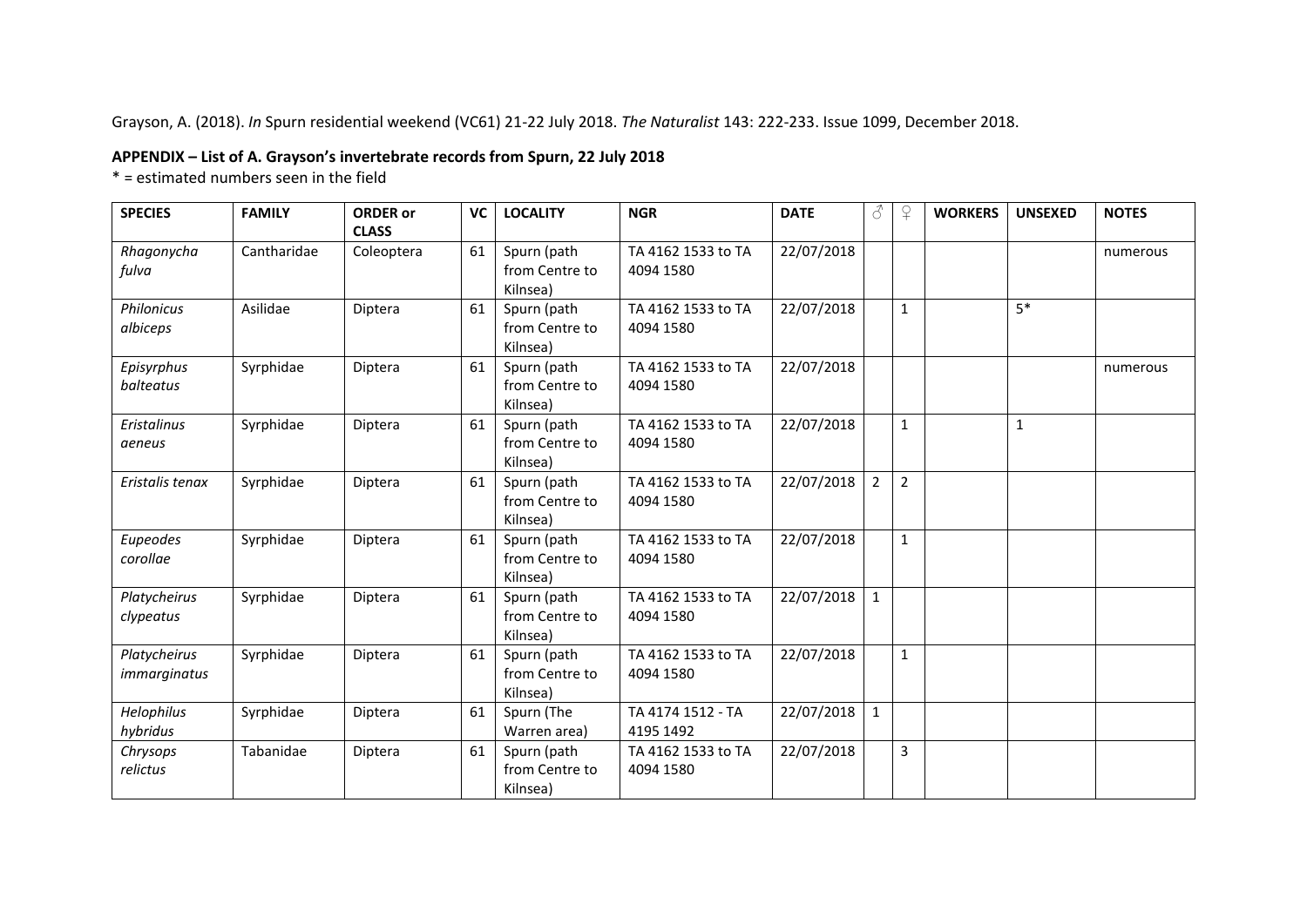| Herina lugubris             | Ulidiidae   | Diptera     | 61 | Spurn (path<br>from Centre to<br>Kilnsea)   | TA 4162 1533 to TA<br>4094 1580 | 22/07/2018 |              | $\mathbf{1}$ |              |                  |  |
|-----------------------------|-------------|-------------|----|---------------------------------------------|---------------------------------|------------|--------------|--------------|--------------|------------------|--|
| Cornu aspersum              | Helicidae   | Gastropoda  | 61 | Spurn (The<br>Warren area)                  | TA 4174 1512 - TA<br>4195 1492  | 22/07/2018 |              |              |              | 1                |  |
| <b>Bombus</b><br>hypnorum   | Apidae      | Hymenoptera | 61 | Spurn (path east<br>of Discovery<br>Centre) | TA 4169 1540 - TA<br>4183 1542  | 22/07/2018 |              | $\mathbf{1}$ |              |                  |  |
| <b>Bombus</b><br>lapidarius | Apidae      | Hymenoptera | 61 | Spurn (path east<br>of Discovery<br>Centre) | TA 4169 1540 - TA<br>4183 1542  | 22/07/2018 |              |              | $\mathbf{1}$ |                  |  |
| <b>Bombus</b><br>pascuorum  | Apidae      | Hymenoptera | 61 | Spurn (path east<br>of Discovery<br>Centre) | TA 4169 1540 - TA<br>4183 1542  | 22/07/2018 | $\mathbf{1}$ |              | $\mathbf{1}$ |                  |  |
| <b>Bombus</b><br>pratorum   | Apidae      | Hymenoptera | 61 | Spurn (path east<br>of Discovery<br>Centre) | TA 4169 1540 - TA<br>4183 1542  | 22/07/2018 | $\mathbf{1}$ |              |              |                  |  |
| <b>Bombus</b><br>rupestris  | Apidae      | Hymenoptera | 61 | Spurn (path east<br>of Discovery<br>Centre) | TA 4169 1540 - TA<br>4183 1542  | 22/07/2018 | $\mathbf{1}$ |              |              |                  |  |
| <b>Bombus vestalis</b>      | Apidae      | Hymenoptera | 61 | Spurn (path east<br>of Discovery<br>Centre) | TA 4169 1540 - TA<br>4183 1542  | 22/07/2018 | 1            |              |              |                  |  |
| <b>Bombus</b><br>lapidarius | Apidae      | Hymenoptera | 61 | Spurn (path<br>from Centre to<br>Kilnsea)   | TA 4162 1533 to TA<br>4094 1580 | 22/07/2018 | $\mathbf{1}$ |              |              |                  |  |
| Gorytes<br>quadrifasciatus  | Crabronidae | Hymenoptera | 61 | Spurn (path east<br>of Discovery<br>Centre) | TA 4169 1540 - TA<br>4183 1542  | 22/07/2018 | $\mathbf{1}$ |              |              |                  |  |
| Tyria jacobaeae             | Erebidae    | Lepidoptera | 61 | Spurn (The<br>Warren area)                  | TA 4174 1512 - TA<br>4195 1492  | 22/07/2018 |              |              |              | $100*$<br>larvae |  |
| Autographa<br>gamma         | Noctuidae   | Lepidoptera | 61 | Spurn (path<br>from Centre to<br>Kilnsea)   | TA 4162 1533 to TA<br>4094 1580 | 22/07/2018 |              |              |              | $20*$            |  |